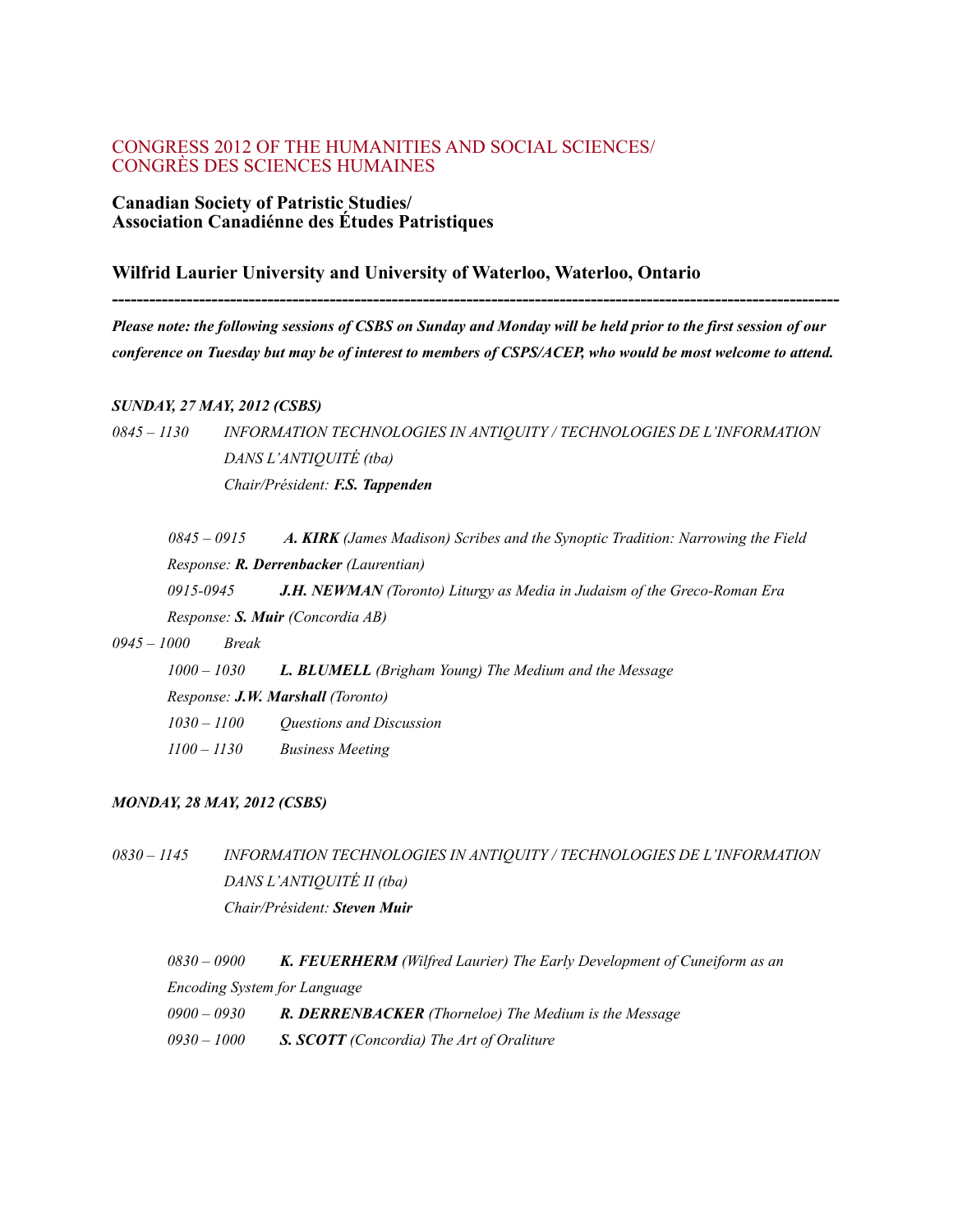*1000 – 1015 Break*

| $1015 - 1045$<br>$1045 - 11:15$ |               |                                     | <b>R. KERR</b> (Wilfred Laurier) From formal to informal writing as seen in Punic                      |  |
|---------------------------------|---------------|-------------------------------------|--------------------------------------------------------------------------------------------------------|--|
|                                 |               |                                     | <b>J. COMBER</b> (McMaster Divinity) Information Technologies in Antiquity<br>Questions and Discussion |  |
|                                 | $1115 - 1145$ |                                     |                                                                                                        |  |
| $1330 - 1615$                   |               |                                     | CLOTHING AND ADORNMENT / HABILLEMENT ET LES PARURES SPECIAL SESSION I (tba)                            |  |
|                                 |               |                                     | Chair/Président: Alicia Batten                                                                         |  |
|                                 | $1330 - 1400$ |                                     | K. UPSON-SAIA (Occidental) Getting to the Root of Early Christian Significations of                    |  |
|                                 | Hair          |                                     |                                                                                                        |  |
|                                 | $1400 - 1430$ |                                     | C. DANIEL-HUGHES (Concordia) Putting on the Perfect Human: Clothing and                                |  |
|                                 |               | Soteriology in the Gospel of Philip |                                                                                                        |  |
|                                 | 1430 – 1500   |                                     | <b>R. KRAWIEC</b> (Canisius) 'The Holy Habit and the Teachings of the Elders': Clothing and            |  |
|                                 |               |                                     | Cultural Memory in Late Antique Egyptian Monasticism                                                   |  |
|                                 |               |                                     |                                                                                                        |  |

*1500 – 1530 Break*

| 1515 – 1545 | K. OLSON (UWO) Response  |
|-------------|--------------------------|
| 1545 – 1615 | Questions and Discussion |

# **ANNUAL CONFERENCE OF THE CANADIAN ASSOCIATION OF PATRISTIC STUDIES/ASSOCIATION CANADIENNE DES ÉTUDES PATRISTIQUES**

--------------------------------------------------------------------------------------------------------------------

### **TUESDAY, 29 MAY, 2012 (CSPS)**

- 0845 0900 **Welcome/Mot de bienvenue** (Waterloo Lutheran Seminary, S201) Tim Hegedus (president)
- 0900 1030 **Session 1: Pauline Commentators** (Waterloo Lutheran Seminary, S201) Chair/Président: **Paul Smith**

0900 – 0930 **Edwina MURPHY** (Morling College, Sydney, Australia) "To live is Christ and to die is gain": Philippians in the Writings of Cyprian of Carthage 0930 – 1000 **Thomas HUNT** (Cardiff University, Wales) Ephesians 1:10 in Jerome: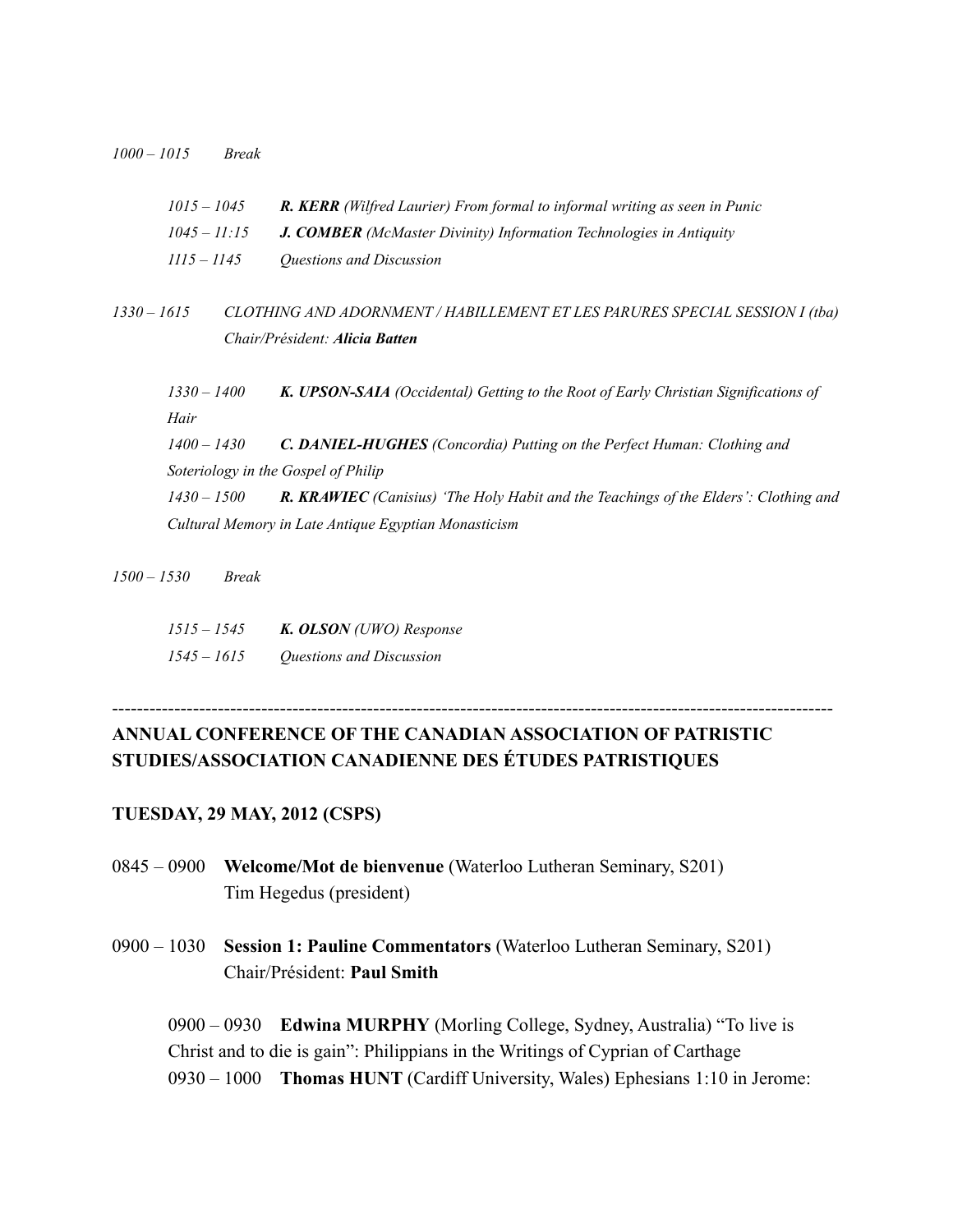Certainty and Uncertainty

1000 – 1030 **Naoki KAMIMURA** (Tokyo Gakugei University, Tokyo, Japan) Augustine's Evolving Commentaries on the Pauline Epistles

- 1030 1100 Morning Tea (Waterloo Lutheran Seminary)
- 1100 1200 **Session 2: Book Discussion:** *Pentadic Redaction in the Manichaean Kephalaia* (Leiden: Brill, 2009) (Waterloo Lutheran Seminary, S201) Chair/Président: **Steven Muir** Author: **Timothy PETTIPIECE** Respondent: **Geoffrey D. DUNN**
- 1200 1330 Lunch (1. **CSPS/ ACÉP Executive Meeting** [meeting at Waterloo Lutheran Seminary, S201]; 2. **CCSR Annual General Meeting** [Waterloo Lutheran Seminary Chapel])
- 1330 1430 **Session 3: Liturgy and Life** (Waterloo Lutheran Seminary, S201) Chair/Président: **Robert Kennedy**

1330 – 1400 **Paul SMITH** (Wycliffe College, Toronto) Ritual Kissing and the Apostolic Constitutions 1400 – 1430 **Sunghyun NAM** (Hanyoung Theological University, Seoul) and **Christian RASCHLE** (University of Montreal) Les institutions ecclésiastiques et leur effet des redistributions économiques durant IVéme-VIIéme siècle

- 1430 1500 Afternoon Tea (Waterloo Lutheran Seminary)
- 1500 1600 **Session 4: Religious Conflict** (Waterloo Lutheran Seminary, S201) Chair/Président: **Edwina Murphy**

1500 – 1530 **Geoffrey D. DUNN** (Australian Catholic University, Brisbane, Australia) Zosimus' *Placuit apostolicae* (*Ep.* 1) and the Ecclesiastical Reorganisation of Gaul 1530 – 1600 **Timothy PETTIPIECE** (University of Ottawa) Manichaean Citations in Titus of Bostra's *Contra Manichaeos*

1730 – 1900 **Reception** (tba)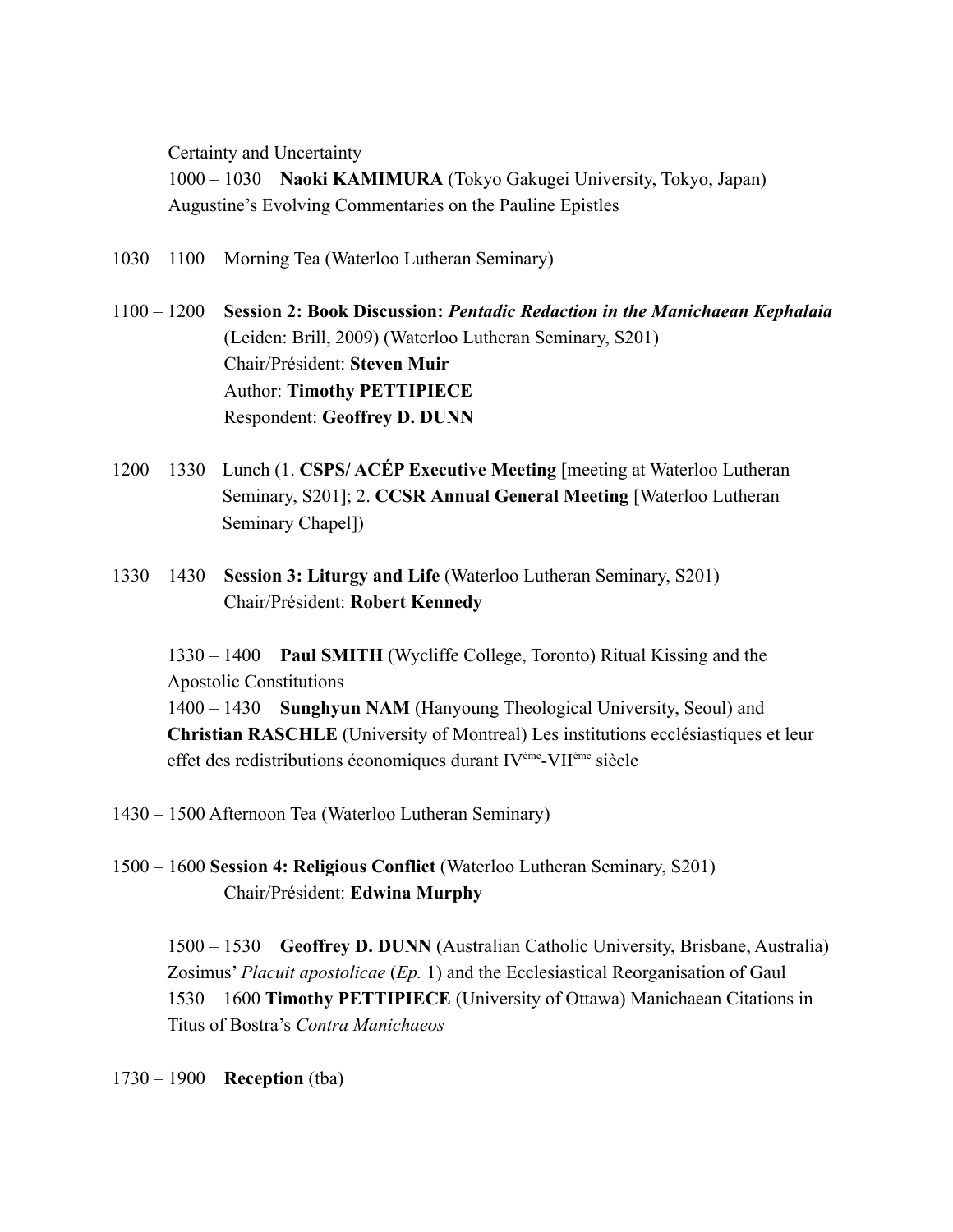### **WEDNESDAY 30 MAY, 2012 (CSPS)**

0900 – 1030 **Session 5: Reason and Hermeneutics in the East** (Waterloo Lutheran Seminary, S201) Chair/Président: **Theo de Bruyn**

0900 – 0930 **Daniel MAOZ** (Concordia University, Montreal) Aggadic Midrash, Jesus, Josephus, and the Church Fathers: Unveiling the Queen of Sheba 0930 – 1000 **Mihai Vlad NICULESCU** (Bradley University, Peoria, Illinois, USA) On Origen's Linguistics of Prophecy 1000 – 1030 **Ryan MITCHELL** (Catholic University of America, Washington, DC, USA) Apophatic Wonder and Inferential Reasoning (ἀναλογίζεσθαι) in Gregory of Nyssa's Theological Anthropology

- 1030 1100 Morning Tea (Waterloo Seminary)
- 1100 1200 **Session 6: Book Discussion:** *The Spell of the Logos: Origen's Exegetic Pedagogy in the Contemporary Debate regarding Logocentrism*, Gorgias Eastern Christian Studies 10 (Piscataway, NJ: Gorgias, 2009) (Waterloo Lutheran Seminary, S201) Chair/Président: **Geoffrey D. Dunn** Author: **Mihai Vlad NICULESCU** Respondent: **Tim HEGEDUS**
- 1200 1330 Lunch
- 1330 1530 **Annual General Meeting of CSPS/ACÉP** (Waterloo Lutheran Seminary, chapel) Chair/Président: Tim Hegedus
- 1530 1600 Afternoon Tea (Waterloo Lutheran Seminary)
- 1600 1700 **Session 7: Student Essay Prizewinners** (tba) (Waterloo Lutheran Seminary, S201)
- 1700 CSPS/ACÉP Annual Banquet (Solé Restaurant and Wine Bar, 83 Erb Street West, Building No. 2, Waterloo, Ontario, N2L 6C2; Tel 519 747-5622)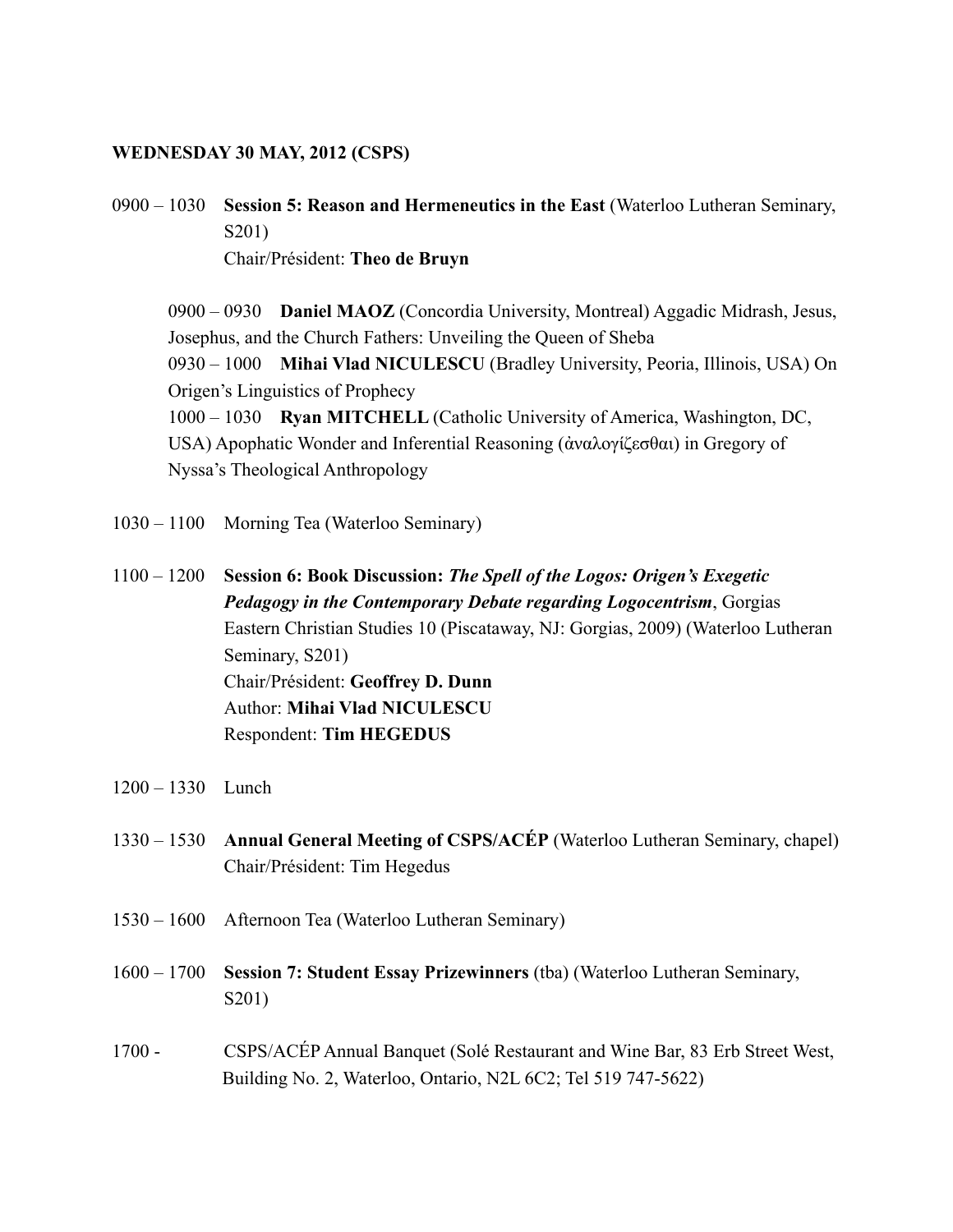### **THURSDAY 30 MAY, 2012 (CSPS)**

0900 – 1030 **Session 8: Ethics in Augustine** (Waterloo Lutheran Seminary, S201) Chair/Président: **David Robinson**

0900 – 0930 **Robert KENNEDY** (St. Francis Xavier University, Antigonish, Nova Scotia) Happiness, Sociality, and Moral Agency in Augustine's Ethics 0930 – 1000 **Scott FENNEMA** (Dominican School of Philosophy and Theology, Villa Park, Illinois, USA) "The Lie of Death": An Ethical Analysis of Lying from Augustine's *Contra Mendacium ad Consentium* 1000 – 1030

- 1030 1100 Morning Tea (Waterloo Lutheran Seminary)
- 1100 1230 **Session 9: North African Christianity** (Waterloo Lutheran Seminary, S201) Chair/Président: **Geoffrey D. Dunn**

1100 – 1130 **Heather BARKMAN** (University of Ottawa) – Why Perpetua? Tertullian's Mistake and Augustine's Excuses 1130 – 1200 **David ROBINSON** (Westminster Chapel, Toronto) "Steward of the Mysteries of God": Tyconius' Theology of Preaching 1200 – 1230

1230 – 1330 Lunch

### ABSTRACTS OF PAPERS:

## **Session 1 – Pauline Commentators**

# **Edwina MURPHY:** *"To live is Christ and to die is gain": Philippians in the Writings of Cyprian of Carthage*

Despite the recent revival of interest in the patristic interpretation of the scriptures, and of Paul's letters in particular, Cyprian's use of Paul has not been thoroughly examined. In this paper, I consider all Cyprian's quotations of and allusions to Paul's letter to the Philippians with the aim of deepening our understanding of Cyprian's hermeneutics, particularly the interplay between his exegesis and his theology. Given that Cyprian's theology was of a pastoral nature, I consider the references to Philippians through the lens of his pastoral roles: as upholder of the unity and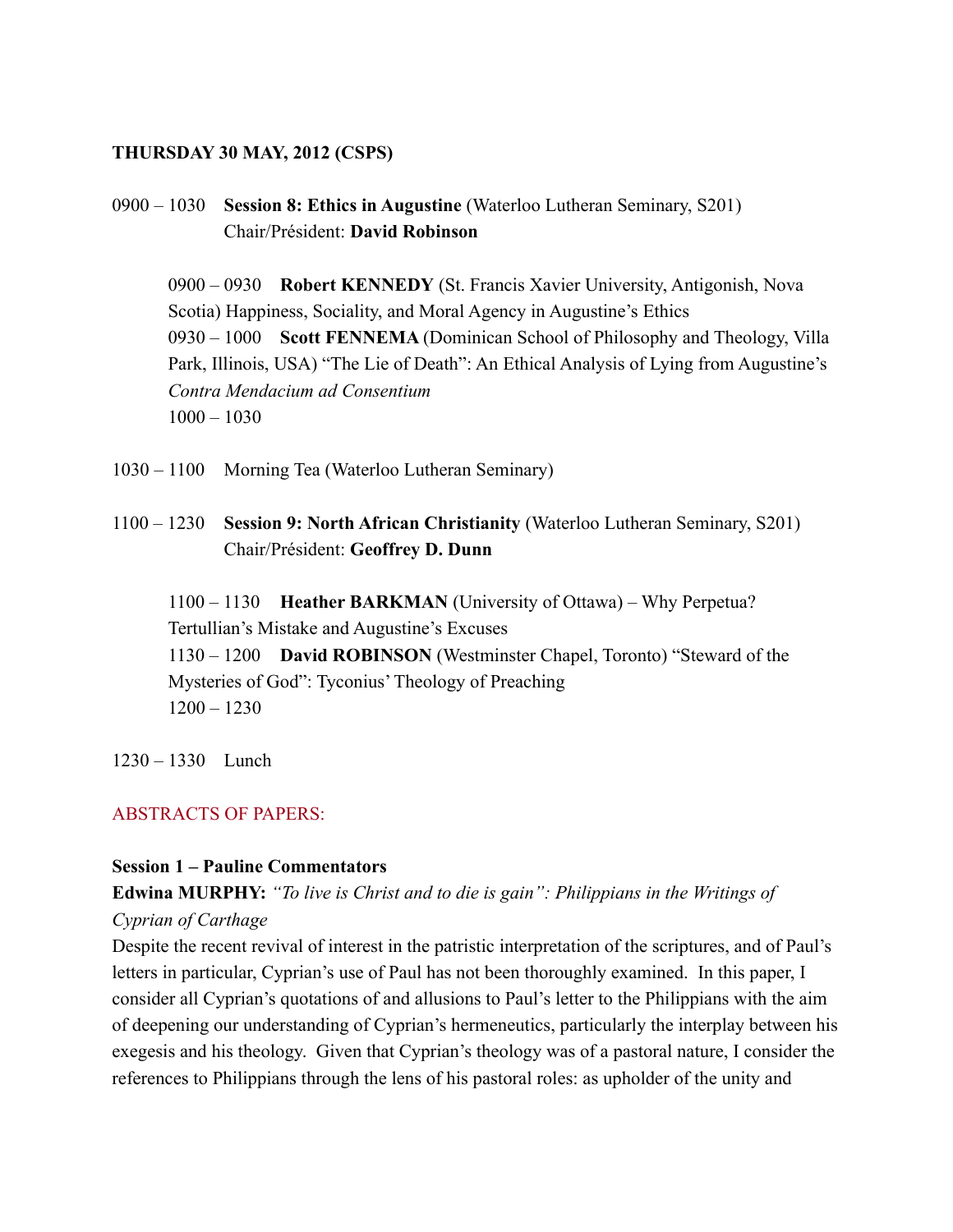uniqueness of the church and her sacraments, as benefactor of and advocate for the poor and as champion of discipline and repentance. Finally, I consider how Cyprian uses Philippians in his role as the communicator of divine truth, framing and presenting a counter-cultural worldview which contrasts this transient age and its trials with the hope of eternal glory. **Thomas HUNT:** *Ephesians 1:10 in Jerome: Certainty and Uncertainty*

Jerome composed his Pauline commentaries between 386 and 388. His exegesis of Ephesians 1.10 focuses on the recapitulation of all things in Christ and offers two analogies for thinking about this verse: one from the auditing of accounts; the other from the law courts. This paper will argue that this double exegesis offers two contrasting statements about our knowledge of Christ in the world. What might this section of Jerome's Ephesians commentary tell us about his scholarship and, consequently, his conception of exegesis?

## **Naoki KAMIMURA:** *Augustine's Evolving Commentaries on the Pauline Epistles*

Within a relatively narrow range between 394 and 395, Augustine's mutually different types of commentary on Pauline epistles can be dated. In his *Revisions*, Augustine explains to the reader how he engaged in three interpretations of Paul during this period: *Prepositions from Romans, Commentary on Galatians, Unfinished Commentary on Romans*. Around the same time, he put together and published various kinds of philosophical, theological, and exegetical questions posed to him by his monastic confreres, that is *Miscellany of Eighty-Three Questions*, in which some questions are concerned about passages from Pauline epistles. Towards the end of his priesthood, therefore, he concentrates on the problem of divine grace, human freedom, and conversion. It is interesting to note that, in some of these expositions, Augustine also provides the framework both for ages of human history and for stages of the individual's spiritual development. In this paper, I shall argue about the significance of argumentation, thereby considering his spiritual sensitivity and pastoral insight.

## **Session 3 – Liturgy and Life**

## **Paul SMITH:** *Ritual Kissing and the Apostolic Constitutions*

With most studies on ritual kissing focusing on the New Testament and the first two centuries, comparatively little attention has been given to ritual kissing in the late fourth century Apostolic Constitutions. While some of the Apostolic Constitution's proscriptions regarding ritual kissing have been known from earlier sources, the Apostolic Constitutions are our first known witness to a change in the ritual whereby clergy and laity are forbidden from sharing the ritual kiss with each other. It will be argued based on the sociological function of the ritual kiss that this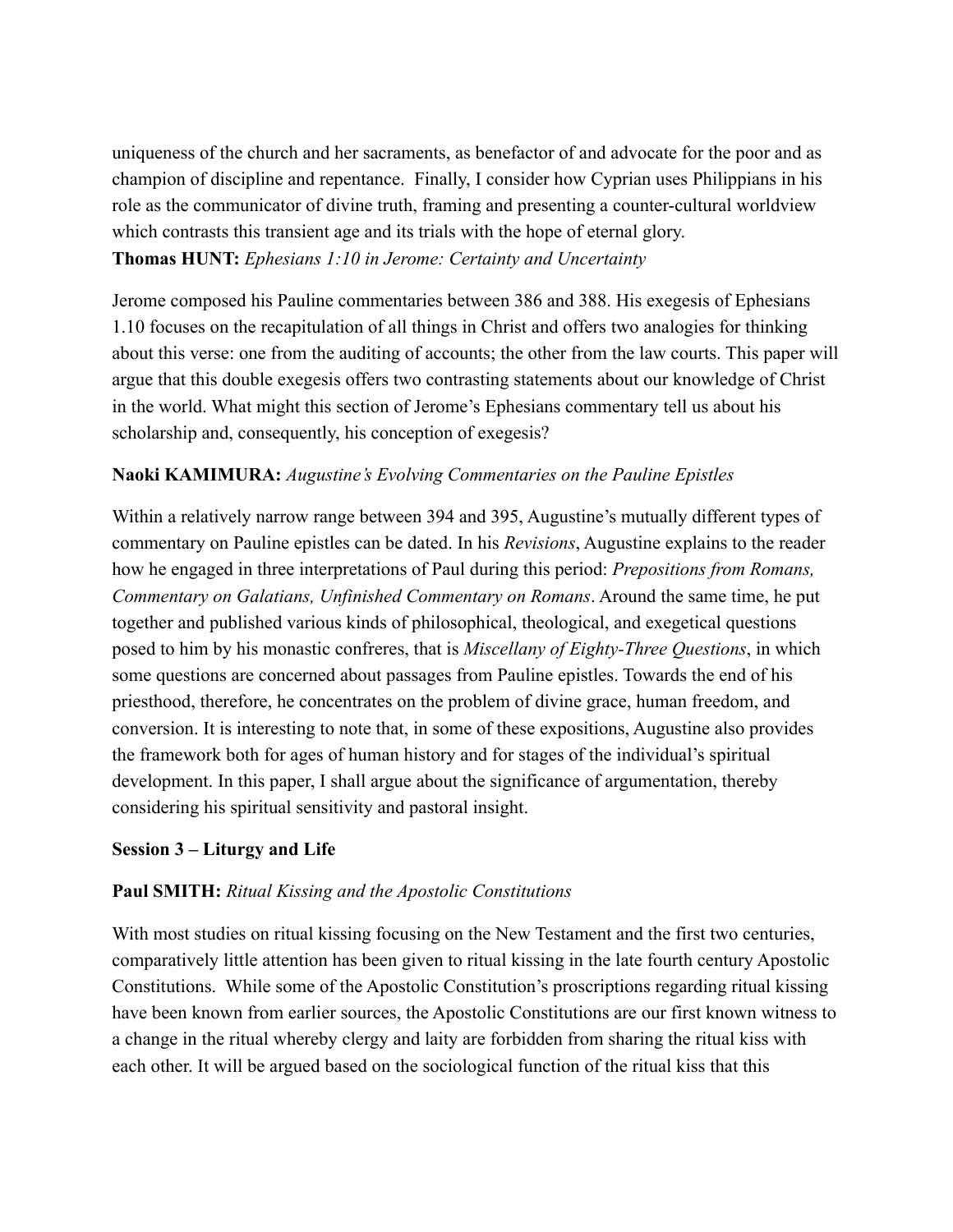restriction on ritual kisses comes about as part of the larger editor's program of exalting the hierarchy and its authority.

# **Sunghyun NAM and Christian RASCHLE:** *Les institutions ecclésiastiques et leur effet des redistributions économiques durant IVéme – VIIéme siècle*

A partir du IVème siècle, les églises commencent à posséder des ressources considérables. D'autre part, les monastères nés au début du IVème siècle deviennent bientôt les propriétaires importants de l'Empire, et surtout ce qui est confirmé en Egypte par les données papyrologiques. Ce phénomène résulte d'une coïncidence de deux nouveaux facteurs : mouvement spirituel qui est la vie monastique et cadres législatif et administratif comme les constitutions des empereurs favorables au christianisme et la circulation du *solidus*. La richesse des institutions ecclésiastiques favorisée par le double changement est, entre autres, à l'origine de leurs activités variées qui ont eu des effets des distributions économiques : institutions charitables, construction des bâtiments, etc. Notre étude se concentre sur les aspects des redistributions économiques par les institutions ecclésiastiques.

## **Session 4 – Religious Conflict**

# **Geoffrey D. DUNN:** *Zosimus' Placuit apostolicae (Ep. 1) and the Ecclesiastical Reorganisation of Gaul*

Towards the end of the fourth century the Praetorian Prefect for Gaul relocated his headquarters from Trier to Arles, which created a dispute between the bishops of Vienne and Arles as to who should be metropolitan of the province of Viennensis. While the Synod of Turin in 398 had proposed dividing the province in two ecclesiastically, problems emerged in 417 when Zosimus, bishop of Rome, within the first week of his election, asserted in his *Epistula* 1 (JK 328) that the bishop of Arles was to be metropolitan over several provinces in the civil diocese of Septem Provinciae (depriving the bishops of Marseilles, Vienne and Narbonne of their metropolitan status) and virtual papal vicar in the exercise of Roman prerogatives. This new arrangement created enormous religious conflict, as a further seven letters and synod in Rome in September 417 attest, including Zosimus' efforts to declare the Synod of Turin invalid. Ralph Mathisen investigated this episode (*Ecclesiastical Factionalism and Religious Controversy in Fifth-Century Gaul,* Washington, D.C. 1989, pp. 48-60) and concluded that Zosimus' efforts to assert his own authority over Gaul resulted only in uniting the Gallic churches against him. This paper seeks to analyse Zosimus' plans for Gaul and whether or not he anticipate the resulatant conflict and the authority by which he sought to make these changes.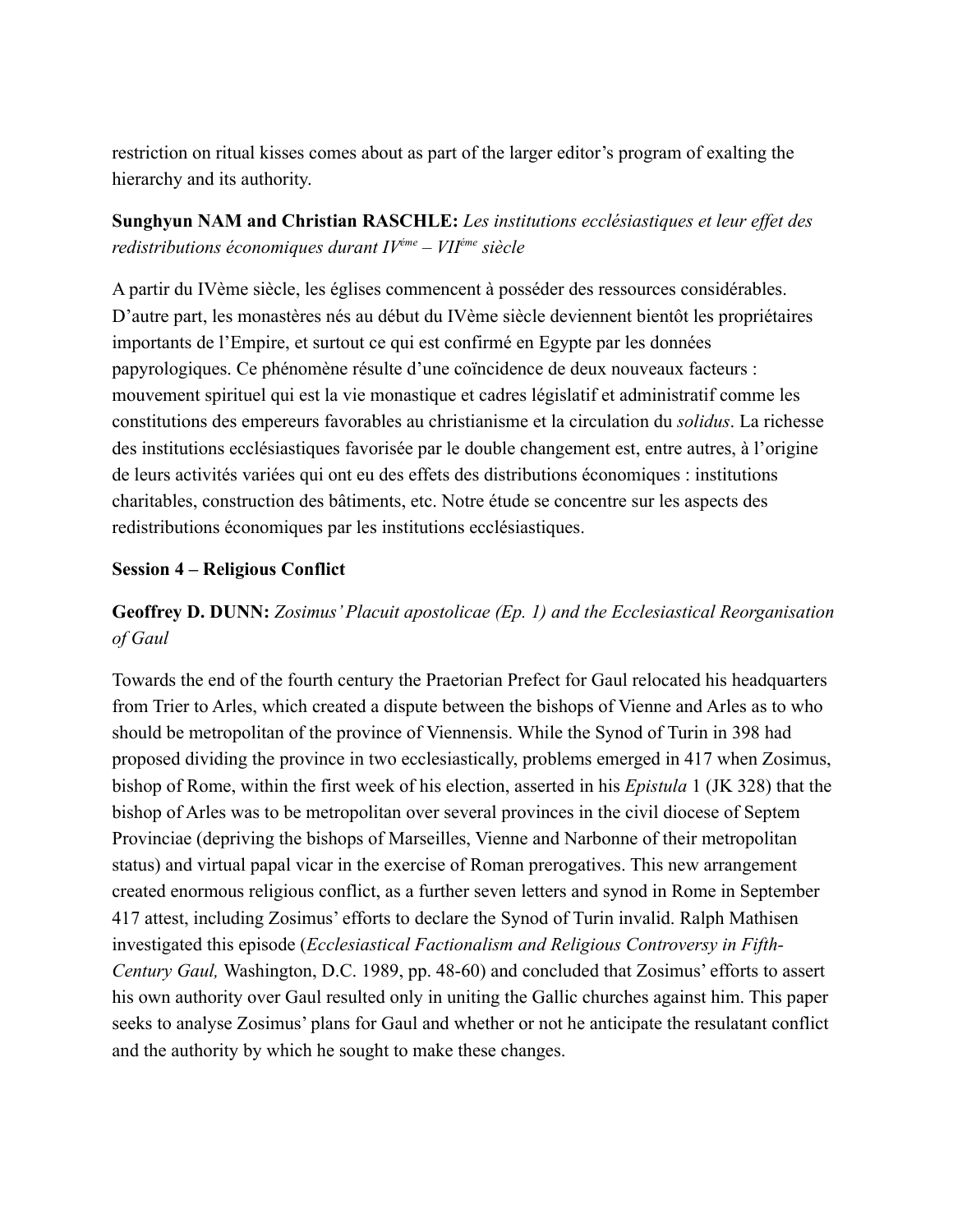## **Timothy PETTIPIECE:** *Manichaean Citations in Titus of Bostra's "Contra Manichaeos"*

As part of a collaborative project investigating the *Contra Manichaeos,* this paper will update ongoing research into the nature and coherence of Manichaean citations found in Titus of Bostra's  $4<sup>th</sup>$  century treatise. The text in question, which exists in both Greek and Syriac versions, contains a series of substantial quotations from as yet unidentified Manichaean sources. A preliminary analysis of the nature of the source(s) quoted will be offered.

## **Session 5 – Reason and Hermeneutics in the East**

# **Daniel MAOZ:** *Aggadic Midrash, Jesus, Josephus, and the Church Fathers: Unveiling the Queen of Sheba*

On the topic of the Queen of Sheba, a thread of continuity links competing perspectives of the Rabbis, Jesus, Josephus, Origen, and Ambrose. While not apparent considering immediate contexts alone, theology and traditional thought provide an accommodating *crux interpretum via* post-modern methodology (-ies).

The aggadot represent a wide range of rabbinic interpretations regarding the Queen of Sheba, from denial that she existed, to confirmation that her visit to the courts of Solomon led to her conversion to the Hebrew faith, to a variety of other fascinating interpretations. The first Gospel writer situates Jesus' discussion of the "Queen of the South" in the context of a controversy pericope juxtaposed with the story of Jonah. Josephus finds interest in identifying Solomon's intriguing guest as the Queen of Ethiopia. Origen speaks of how a first-hand encounter with Solomon in all his wisdom left the Queen breathless. Ambrose marries the qualities of justice and prudence through the Queen of Sheba's assessment of Solomon.

This study proposes to consider the abovementioned literary contexts citing the Queen of Sheba to first assess the hermeneutic circle of these sources before stepping back and looking at them through a post-modern lens, a vantage that unifies the disparate sources through consideration of theology and religious thought.

# **Mihai Vlad NICULESCU:** *On Origen's Linguistics of Prophecy*

This study offers an analysis of Origen's exegesis of Luke 1:22 (Zechariah's loss and recovery of speech) and John 1:23 (John's self-identification as "the voice of the one who cries in the wilderness"). In his exegesis Origen draws upon a linguistic theory that conditions the communicative use of voice and gesture on the presence of a pre-verbal rational meaning (*logos*). We shall analyze the political implications of Origen's suggestion that, by endorsing the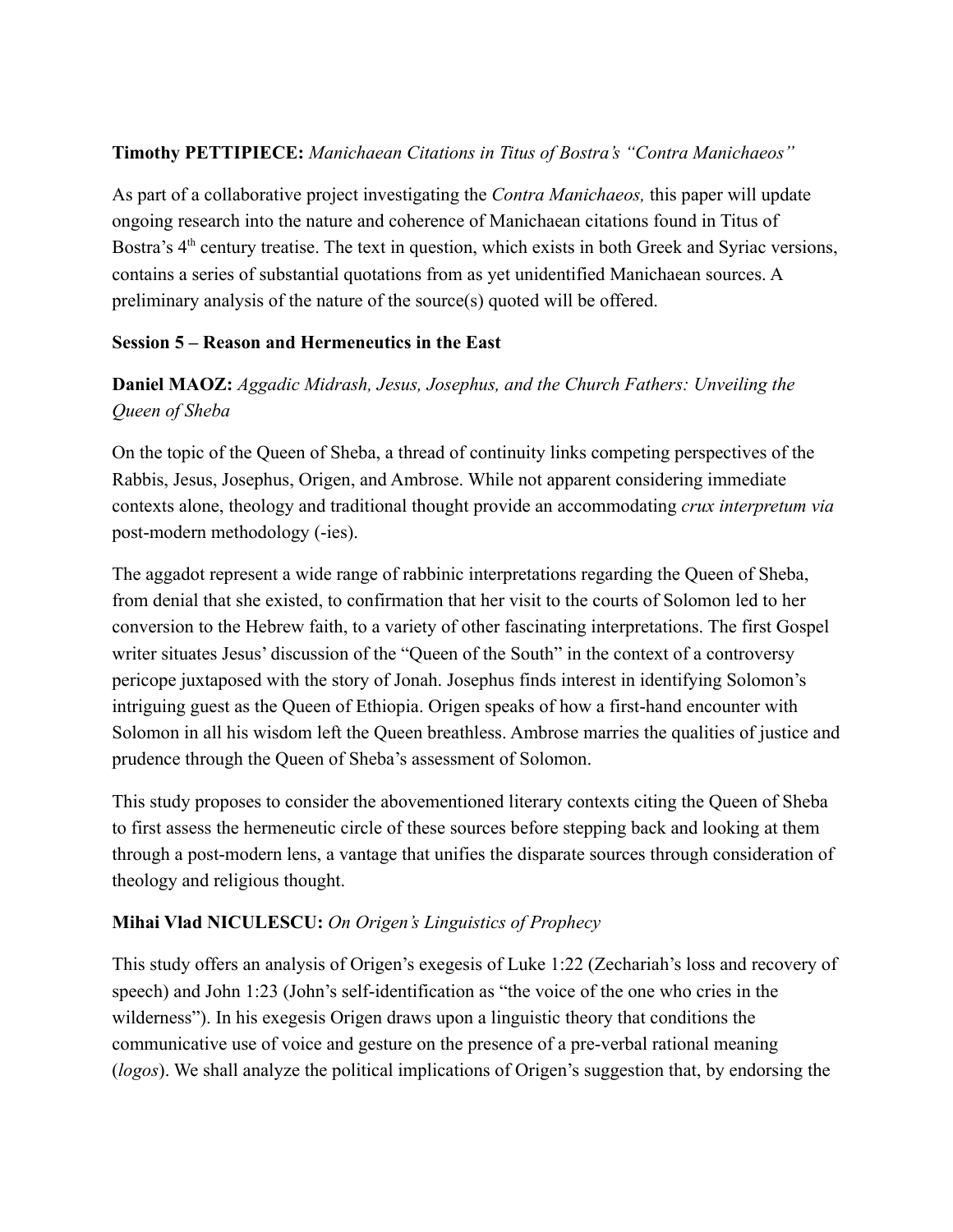mission of his son John, as the "voice" of the messianic Word, Zechariah abandons the "muteness" (lack of *logos*) of literalist exegesis for the communicative hermeneutics of Logosinspired spiritualism.

# **Ryan MITCHELL:** *Apophatic Wonder and Inferential Reasoning (ἀναλογίζεσθαι) in Gregory of Nyssa's Theological Anthropology*

Gregory of Nyssa sees our ignorance of God's essence as an example of our pervasive ignorance of οὐσίαι in general: all our knowledge is from the outside, for Gregory, a product of inferential reasoning (ἀναλογίζεσθαι) from phenomenal effects (τὰ φαινόμενα) to hidden essential causes. ἀναλογίζεσθαι is thus the surest knowledge we can hope for, but it is also well-suited to the human *telos*: complete knowledge would puff up, and total ignorance would discourage, but ἀναλογίζεσθαι arises from and returns to an experience of hungry wonder. Inferential reasoning thus leads the soul to realize its littleness and experience apophatic awe.

## **Session 8 – Ethics in Augustine**

## **Robert KENNEDY:** *Happiness, Sociality, and Moral Agenda in Augustine's Ethics*

This paper compares Augustine's view of true happiness in *City of God* with his earlier doctrine of the happy life, principally in *True Religion*. The thesis is that Augustine's stronger appreciation of human solidarity leads to his stronger affirmation of the necessity of true worship for moral goodness. The argument has two parts. The first describes Augustine's teleological conception of the moral life, and the second examines the impact of his developing views of embodiment on his understanding of moral agency.

**Scott FENNEMA:** *"The Life of Death:" An Ethical Analysis of Lying from Augustine's Contra Mendacium ad Consentium*

In this essay I address the ever-so-popular contemporary ethical question of "if the Nazis interrogated you about housing Jews, would you lie or not," in relation to Augustine's *Contra Mendacium ad Consentium*. Augustine contemplates the question of the propriety of lying to save a life, though rather in the context of the Jewish midwives and Rahab. Concerning both scenarios Augustine finds the act of lying condemnable, and argues for the eternal good of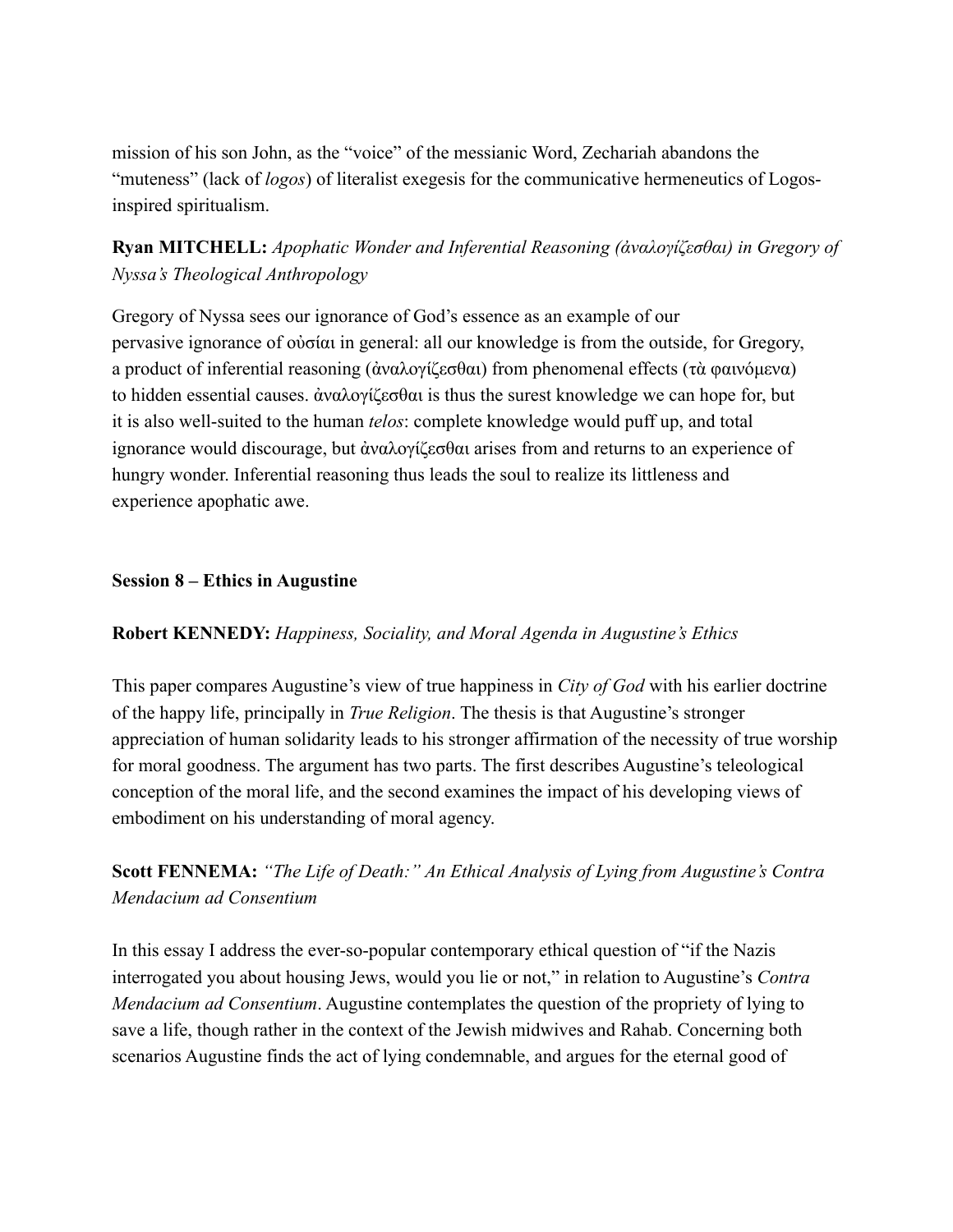professing truth rather than the temporal good of lying. This essay will therefore establish the ethical question, recapitulate Augustine's response, and finally discuss his handling of the question.

## **Session 9 – North African Christianity**

## **Heather BARKMAN:** *Why Perpetua? Tertullian's Mistake and Augustine's Excuses*

The *Passio Perpetuae* is a remarkable text that purports to contain the writings of a female martyr. Tertullian is the first to mention Perpetua, but he attributes to her a vision that was actually seen by her companion Saturus (*De anima* 55), thereby emphasizing Perpetua's status as a martyr over her gender. Conversely, Augustine acknowledges that it is strange that Perpetua has become famous while the men who were martyred with her have largely been ignored (*Sermo*  282:3). Augustine's explanation that women are more worthy of recognition because it is more difficult for women to endure the pain of martyrdom is only part of the answer. By examining the way that gender and martyrdom shifted from being a non-issue in Tertullian to requiring an explanation in Augustine, this paper will demonstrate greater trends in the development of women in the North African martyr cult in Late Antiquity.

## **David ROBINSON:** *"Steward of the Mysteries of God": Tyconius' Theology of Preaching*

Tyconius of Carthage's *Book of Rules* presents a theology of reading Scripture which has been analysed and explained by a number of scholars. What has yet to be considered, however, is the theology of preaching Scripture that Tyconius presents in his other major work, the Apocalypse Commentary. The paper provides an account of his theology of preaching which is closely tied to his theology of reading. According to Tyconius, the church is granted access by the Spirit to the mysteries of Scripture and is then commissioned to be the steward of those very mysteries among the nations. Thus, according to Tyconius, the same Spirit who addresses the church through Scripture also addresses the world through the preaching of the church.

### NOUVELLES/NEWS

**Patristic Studies in the Twenty-first Century: An International Conference to Mark the**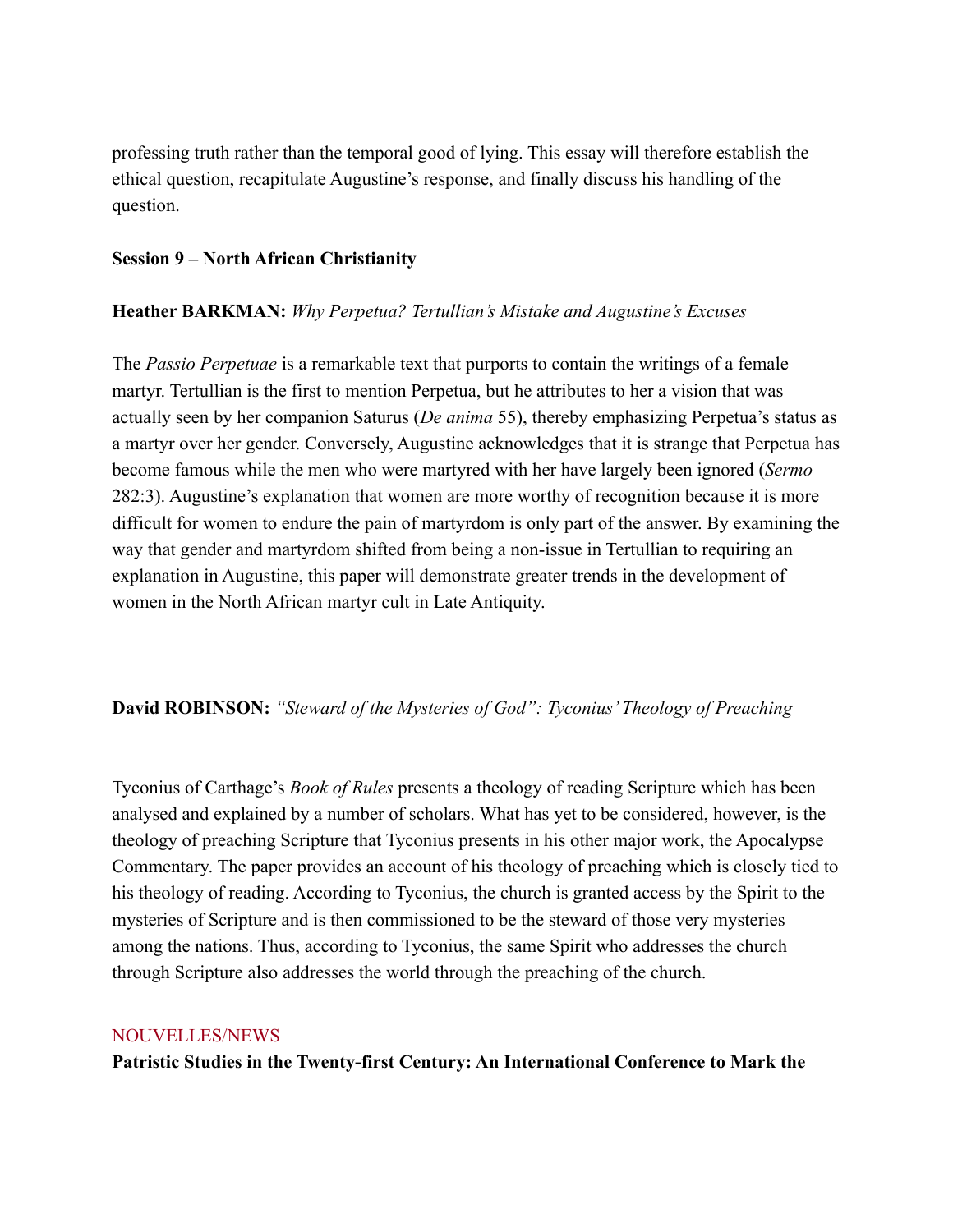### **50th Anniversary of AIEP/IAPS**

To mark the fiftieth anniversary of its inception, the International Association of Patristic Studies, in collaboration with the Center for the Study of Christianity in the Hebrew University of Jerusalem, will convene an international conference in Jerusalem on June 25-27, 2013. The theme of the conference will be the state of patristic studies in the twenty-first century, focusing on the implications of the various settings and interests of patristic studies for the future of the field. For further information go to HYPERLINK "http://www.aiep-iaps.org/EN/Activities/50th-Anniversary.html"http://www.aiep-iaps.org/EN/Activities/50th-Anniversary.html

Les études de patristique au XXIe siècle: Conférence internationale pour souligner le cinquantenaire de l'AIEP/IAPS

Afin de souligner le cinquantenaire de sa fondation, l'Association internationale d'études patristiques, en collaboration avec le Center for the Study of Christianity à l'Université hébraïque de Jérusalem (Hebrew University of Jerusalem), tiendra une conférence internationale à Jérusalem, du 25 au 27 juin 2013, sur le thème de la situation des études de patristique au XXIe siècle et, plus particulièrement, sur l'apport des divers contextes et intérêts de la recherche pour l'avenir de la patristique. Pour de plus amples renseignements, voir HYPERLINK "http:/ /www.aiep-iaps.org/FR/Activities/50e-Anniversaire.html"http://www.aiep-iaps.org/FR/ Activities/50e-Anniversaire.html

### BUREAU DE L'ACEP/CSPS EXECUTIVE

President Tim Hegedus (2011-2013) Vice-president / Vice-president Lorraine Buck (2011-2013) Secrétaire / Secretary Lorraine Buck (2010-2013) Trésorier / Treasurer Steven Muir (2010-2013) Président du programme / Programme Chair Bob Kitchen (2011)

Editeur du Bulletin / Bulletin Editor Adriana Bara (2008- 2012)

Ce bulletin est publié deux fois par année, en avril et novembre, par l'Association canadienne des études patristiques (ACÉP), et distribué aux membres de l'association. On peut trouver la version électronique à : http://www.ccsr.ca/csps. Des contributions, nouvelles, information patristique, et des corrections d'adresse, etc. sont toujours bienvenus.

The Bulletin is published twice each year, in April and November, by the Association Canadienne des Études Patristiques/ Canadian Society of Patristic Studies, and distributed to members of the Society and other interested parties. It is available on the Society's homepage: http://www.ccsr.ca/csps. Contributions, new information on research and other scholarly activities in patristics, and corrections of addresses, etc., are always welcome.